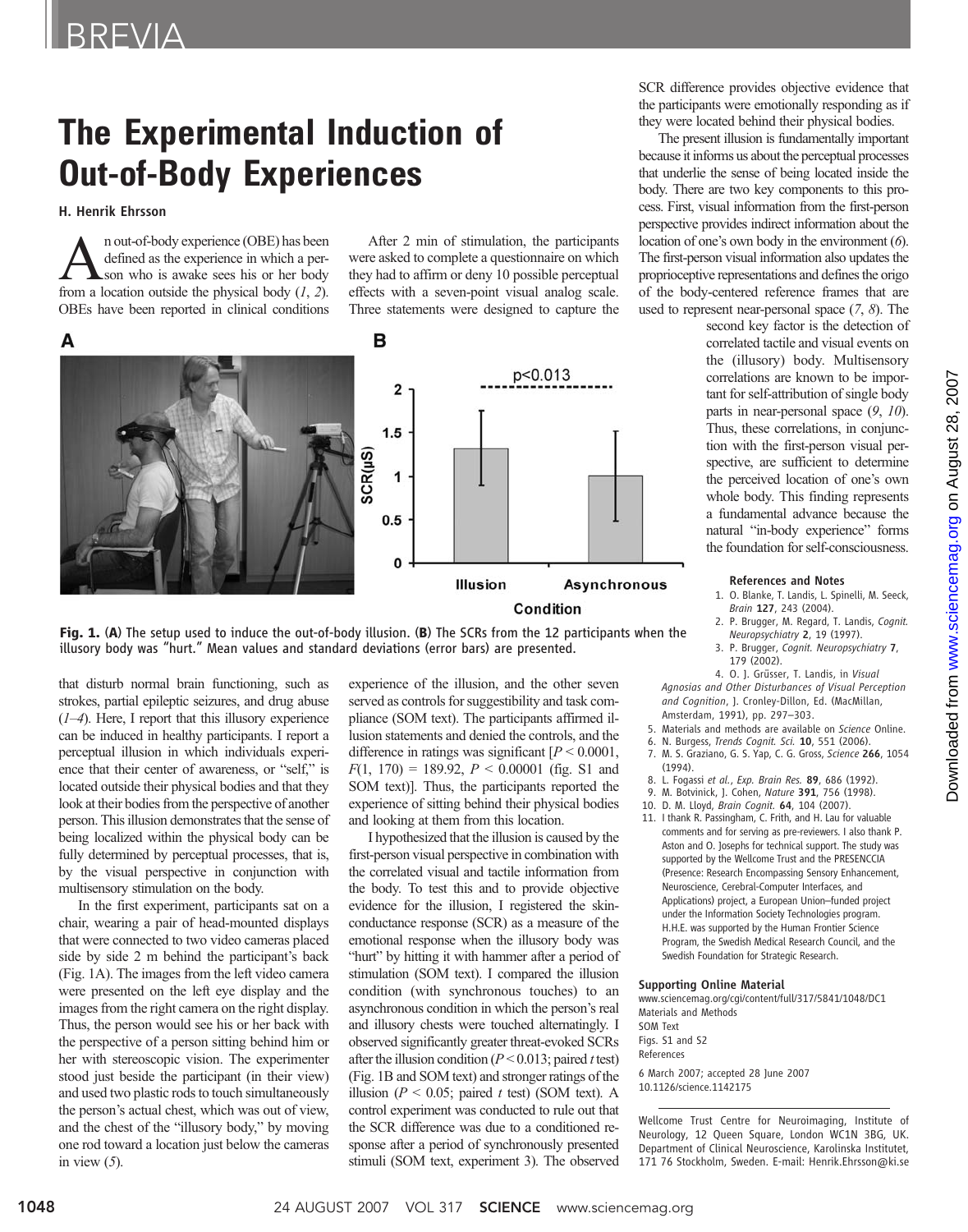www.sciencemag.org/cgi/content/full/317/5841/1048/DC1



# Supporting Online Material for

# **The Experimental Induction of Out-of-Body Experiences**

H. Henrik Ehrsson

E-mail: Henrik.Ehrsson@ki.se

Published 24 August 2007, *Science* **317**, 1048 (2007) DOI: 10.1126/science.1142175

## **This PDF file includes:**

Materials and Methods SOM Text Figs. S1 and S2 References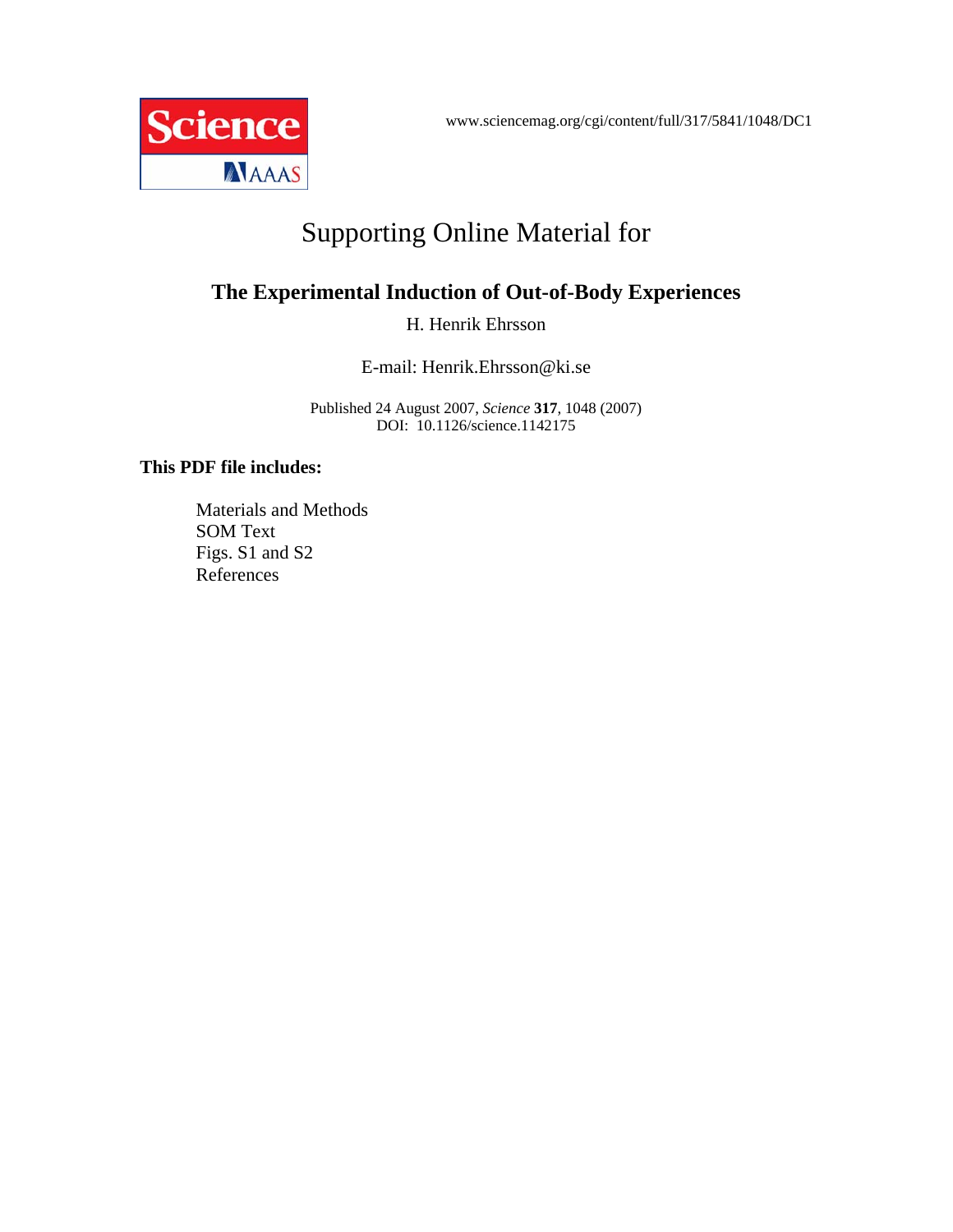## **Supplementary Online Material (SOM)**

#### **Material and Methods**

#### *Participants*

Eighteen volunteers participated in the first experiment (seven males and eleven females, aged between nineteen and thirty-two years), and two different groups of volunteers participated in the second (eight males and four females, all aged between twenty-one and thirty-six) and third experiments (eight males and three females, aged between twenty-two and thirty-two years). All participants were healthy. They were unaware of the specific aim of the study. All participants had given their written consent, and the study was approved by the joint National Hospital for Neurology and Neurosurgery/Institute of Neurology Ethics Committee, London, UK.

### *Set-up and head-mounted displays*

The experiments took place in a testing room (3.5 meters by 6 meters) with some furniture. The participants were briefly familiarized with the room before the experiments commenced. The participants were seated in the center of the room in a relaxed position and instructed not to move. They wore a pair of head-mounted displays (Cybermind Visette Pro PAL, Cybermind Interactive, Maastricht, Netherlands; Display Resolution = 640 x 480) with a wide field-of-view (Diagonal field of view = 71.5°). These were connected to two synchronized CCTV cameras (Protos IV, Vista,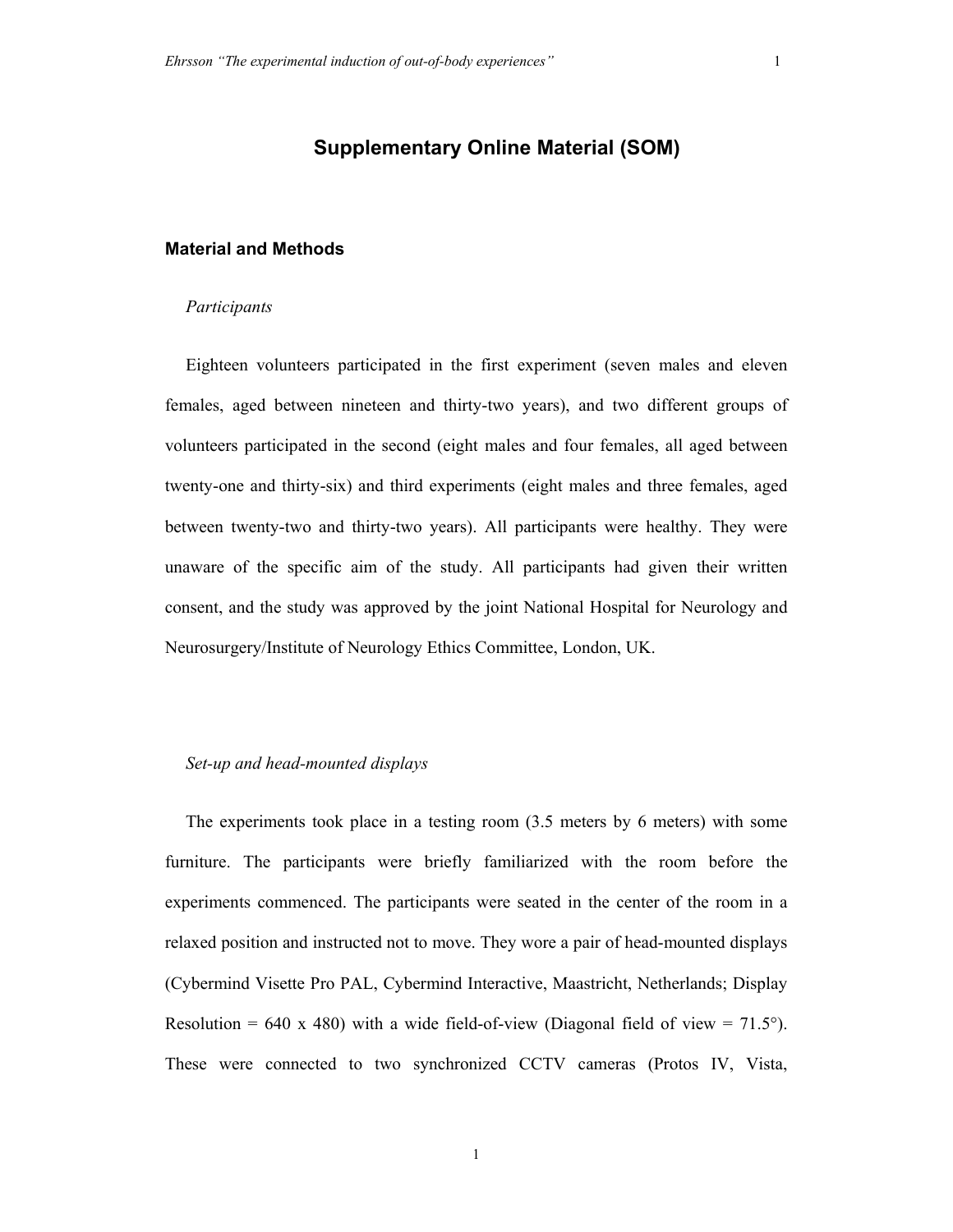Wokingham, Berkshire, UK) placed side-by-side (adjusted to match the distance between the eyes, 8-10 cms) two meters behind each participant's back at the same height as the person's actual eyes (Figure 1A). This arrangement meant that the person saw his or her back from the perspective of a person sitting behind him or her with stereoscopic vision without noticeable delay (less than 25 milliseconds). Two plastic rods (1 cm diameter and 20 cms long) were used to repeatedly touch the person's physical chest, which was out-of-view, and the position just below the cameras where the 'illusory chest' was located in full view. The participant could not see the experimenter's right arm which was touching his or her chest, because the experimenter's right arm was occluded by the participant's own body and the experimenter's body. Thus the participant could only see the experimenter's left arm approaching the cameras (the illusory body) in full view, and then disappearing just below the field of view of the cameras to touch the apparent location of the 'illusory chest'. Thus in this setup the person could not see the any part of illusory body, but had a good view of the room and the seen physical body sitting on the chair in the middle of it. The rods were moved either synchronously ('illusion condition' in experiments one and two) or asynchronously (control condition in experiment two). The movements were paced at one Hertz to control the number of movements in each condition, with the experimenter wearing ear-phones in order to listen to a metronome. We used a regular pattern because this made it easy for the experimenter in the asynchronous control condition to apply the same number of movements, with the same force, speed, velocity, and temporal intervals as in the synchronous condition by just switching to an alternating pattern (see below).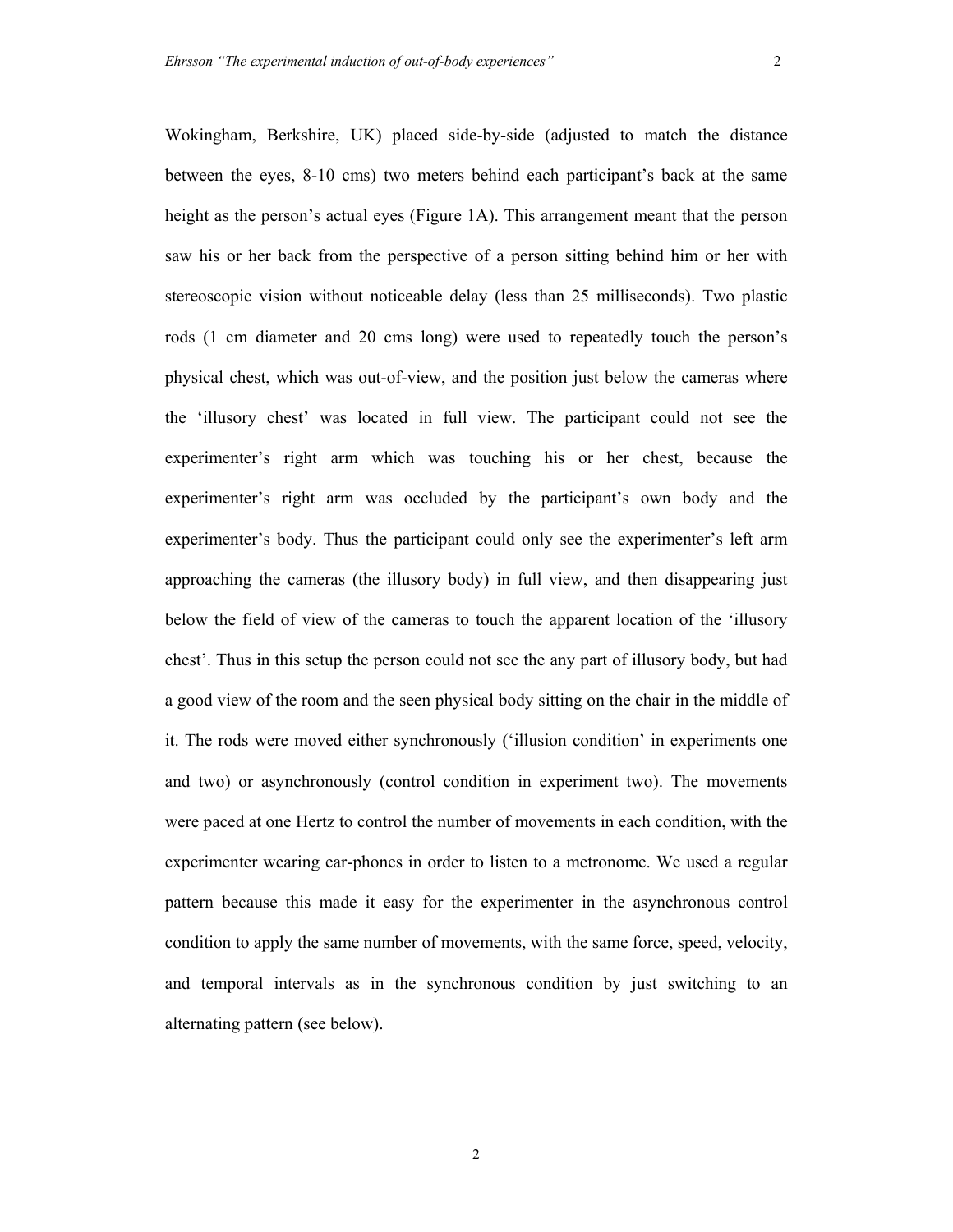#### *Questionnaire (experiment one)*

Directly after two minutes' stimulation of the illusion condition, the participants were required to complete a questionnaire (experiment one). Ten questions were designed which required a rating of the strength of agreement or disagreement with nine suggested perceptual experiences (adopted from (S1, S2)). The questions were presented in a randomized order. Three statements were designed to correspond to the illusion (see Supplementary Figure 1, questions 1-3). The seven other statements, which were unrelated to the illusion, served as control statements for suggestibility and compliance with task demands (see Supplementary Figure 1, questions 4-10). The participants used a seven-point visual analogue scale to rate the extent to which these statements did or did not apply. On this scale, -3 meant 'absolutely certain that it did not apply',  $\theta$  meant 'uncertain whether or not it applied', and  $+3$  meant 'absolutely certain that it applied'. Thus a score of  $\geq$  +1 meant that the participants affirmed the statement, a score of  $\leq$  -1 meant that they denied it, and a score of 0 meant that they were uncertain if the statement applied. An ANOVA was used to analyze the data with an *a priori* defined contrast comparing the three illusion questions to the seven controls.

#### *Physiological recordings (experiment two and three)*

In the second experiment two skin conductance electrodes were attached to the second and third fingers and recorded the skin conductance using a portable system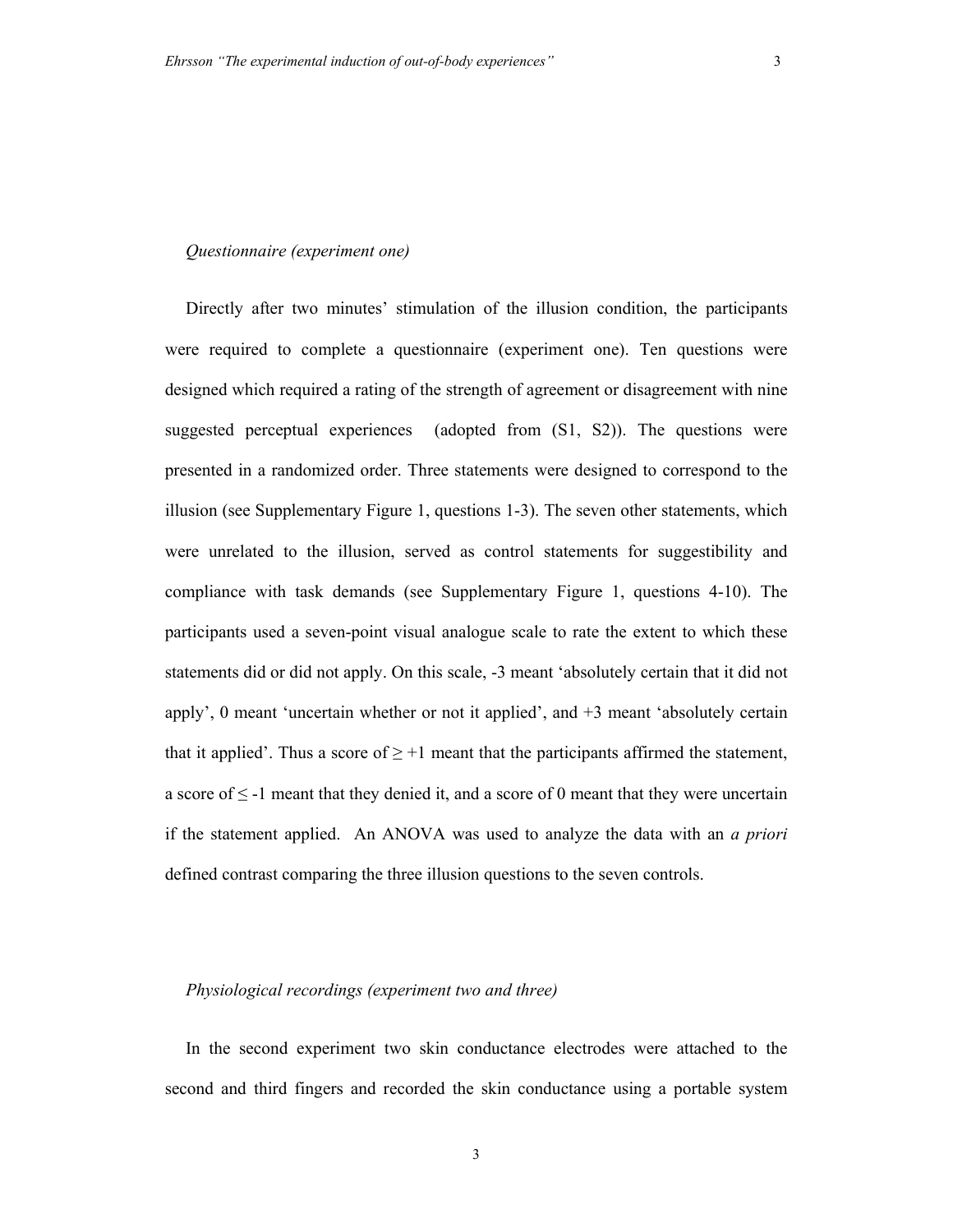(AT64 Portable SCR; Advanced Technology, Illinois, USA). The data was sampled (one Hertz), stored and analyzed on a Dell-laptop (InstaCalc and TracerDaq, Measurement Computing, Middleboro, USA). Before the experiments commenced the participants had been informed that they would never be hit by the hammer and that we would never actually threaten their real body (see below).

Two conditions were defined: (1) the illusion condition with synchronous seen and felt touches on the 'illusory body' (as used in experiment one); and (2) the asynchronous condition where the seen movements towards the illusory chest and the felt touches on the unseen real chest were presented alternately. We reasoned that synchronous visual and tactile stimulation would be particularly powerful in inducing ownership of the whole illusory body because we know that synchronous visual-tactile stimulation modulates ownership of a limb in the rubber hand illusion (S1, S2). Indeed, pilot experiments suggested that the asynchronous stimulation reduced or eliminated the illusion. The general motivation for including a control condition was to exclude general arousal associated with seeing the hammer being swung.

The two conditions were repeated three times in a pseudo-randomized order  $(1, 2, 2, 3)$  $1, 1, 2$  or  $(2, 1, 1, 2, 2, 1)$  to minimize the effect of presentation order. Further, the order of presentations was balanced across individuals. Each condition lasted for a random period between forty to eighty seconds, with period length matched between the conditions. At the end of the simulation the illusory body was suddenly 'hurt'.

As a threatening stimulus a hammer was used to hit a point below the two cameras that corresponded to the center of the lower face of the illusory body. Great care was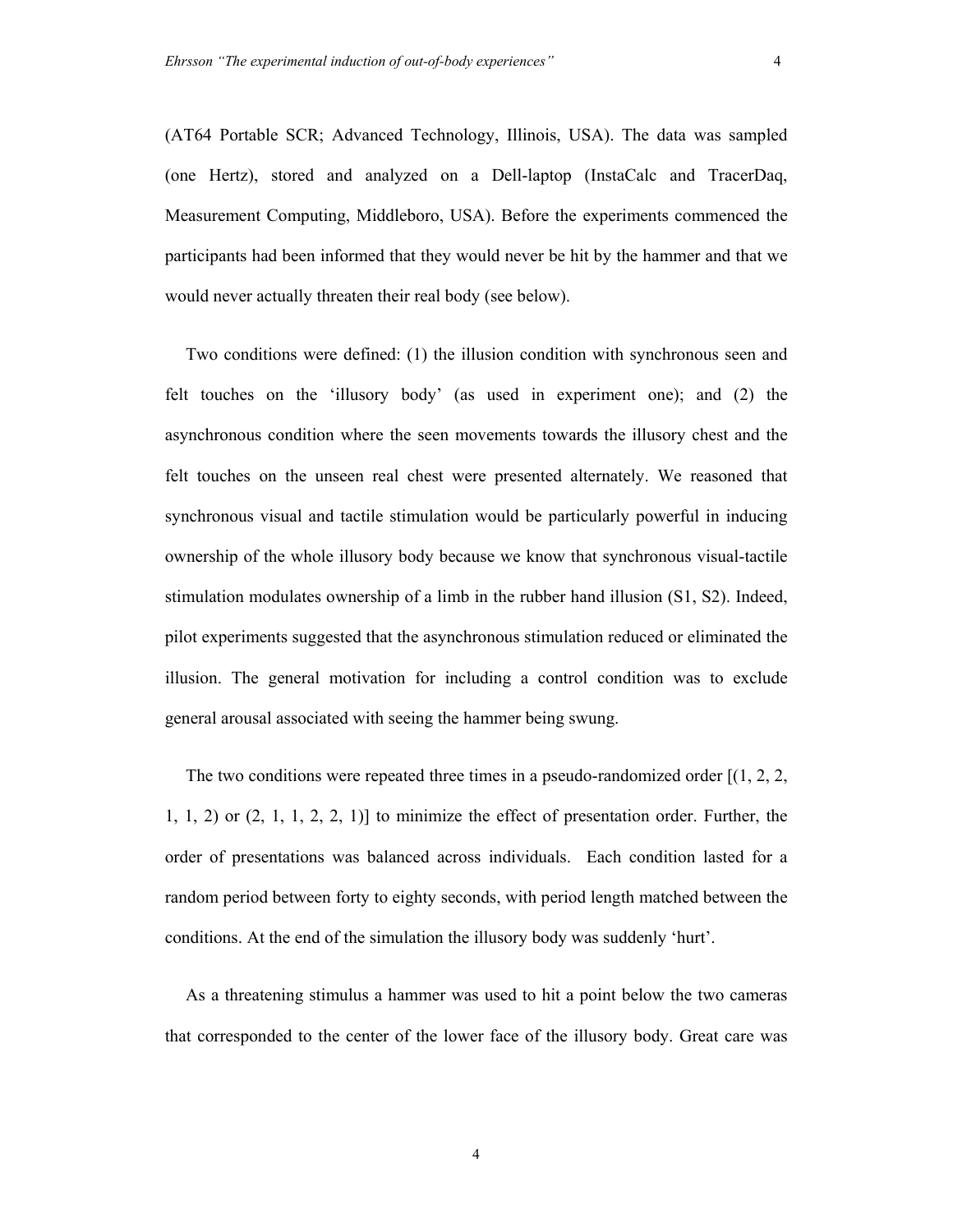taken to swing the hammer in the same way from trial to trial. The threat-stimulus was presented for about one second.

For each trial I identified the peak value of the skin conductance response (SCR) within one to four seconds after the onset of the hammer stimuli (which lasted one second). As baseline I used the value one second before the stimuli. I included all trials and analyzed the data from the two conditions in exactly the same way, by which I mean that I compared the magnitude of the SCR (S3).

For the statistical analysis I compared the mean SCR associated with the two conditions across individuals using a paired t-test. A one-tailed test was used because I had an *a priori* hypothesis of greater autonomic arousal in the illusion condition.

### *Subjective ratings of anxiety*

The SCR was registered to objectively measure the changes in fear experienced by the participants in the presence or absence of the illusion. To quantify the consciously experienced emotional responses in the two conditions I asked the twelve participants in experiment two to rate the anxiety they had experienced when they saw the hitting hammer. Directly after the SCR experiment I presented a 10-point visual analogue scale where 1 meant 'no anxiety at all' and 10 meant 'strongest possible anxiety imaginable'. The participants were requested to report the average anxiety across the three threat events for each condition.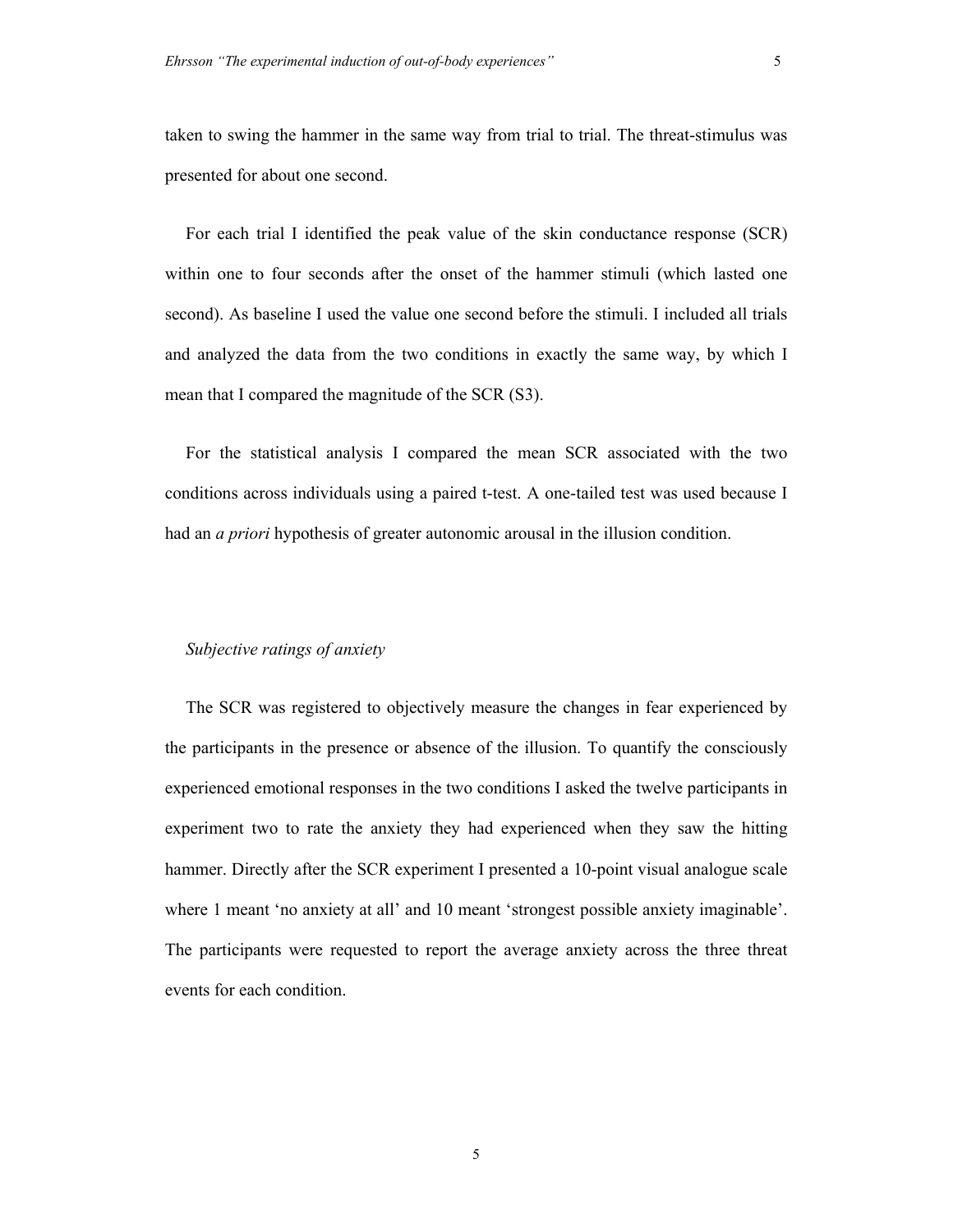#### *Subjective ratings of illusion and control conditions*

Separate tests were carried out to verify that the experimental manipulations in experiment two caused changes in the subjective ratings of the illusion. Thus the illusion condition and the asynchronous condition were tested in the group of eighteen subjects directly after experiment one. The participants were exposed to sixty seconds of the illusion condition and sixty seconds of the asynchronous condition, with the order of conditions balanced across subjects. Directly after this stimulation they had to rate to one illusion-statement ("I experienced that I was located at some distance behind the visual image of myself, almost as if I was looking at someone else") and one controlstatement ("I experienced a movement-sensation that I was floating from my real body to the location of the cameras") on the seven-point scale described above. The scores were compared using paired t-tests. Because we had an *a priori* hypothesis of greater illusion scores after the illusion condition we used a one-way test.

#### **Supplementary Results**

#### *Spontaneous remarks (experiments one and two)*

During the experiments some subjects made remarks and expressed behaviors that were strongly suggestive that they were experiencing a vivid illusion. Even before being presented with the questionnaires in experiment one, many of the participants made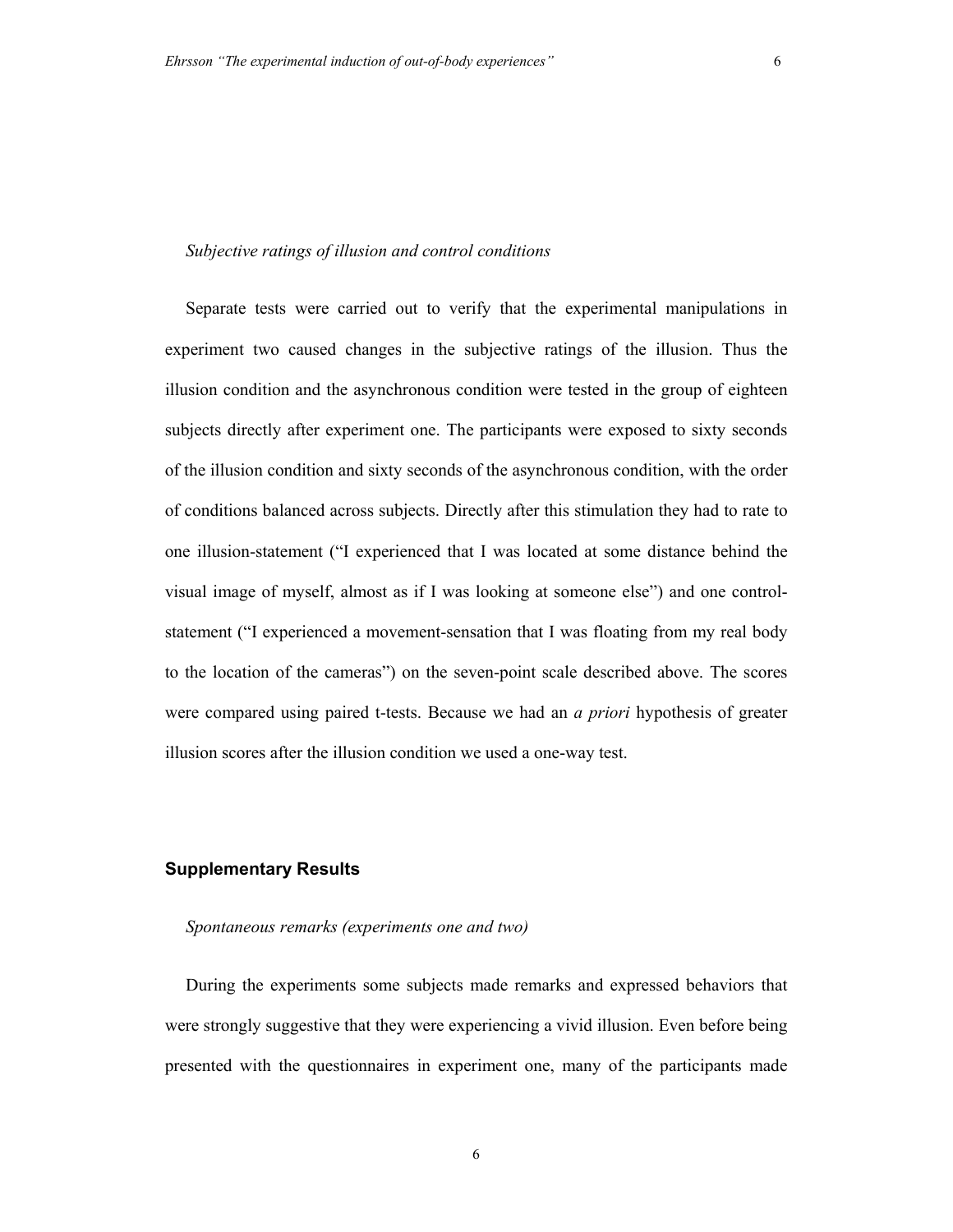spontaneous remarks like: "Wow! I felt as though I was outside my body and looking at myself from the back!"; "It was weird, almost as if I was looking at someone else or some kind of dummy!"; or "I was sitting over there, behind myself." Further, some of the subjects started to giggle and verbally express amusement at the beginning of testing the illusion condition.

In the SCR experiments I observed that several participants flinched when I hit the 'illusory body' with the hammer, but only in the illusion condition. Before being asked any questions some participants told me that they experienced more fear in the illusion condition.

#### *SCR (experiment two)*

I first analyzed the SRC data from experiment two where I compared the illusion condition and the asynchronous condition. The results are presented in Figure 1 of the Brevia (left panel). As can be seen in this figure there is a greater threat-evoked response after the illusion condition (paired 1-tailed t-test,  $d.f.=11$ ,  $p<0.013$ ). This provides objective evidence that the participants experienced greater fear and anxiety when the location of the illusory body was hit in the illusion condition.

#### *Subjective ratings of anxiety (experiment two)*

The subjective reports correspond well with the SCR data. As expected, the participants reported greater anxiety when the hammer was hit towards the location just below the cameras after the illusion condition  $(p<0.02$  paired t-test; illusion condition: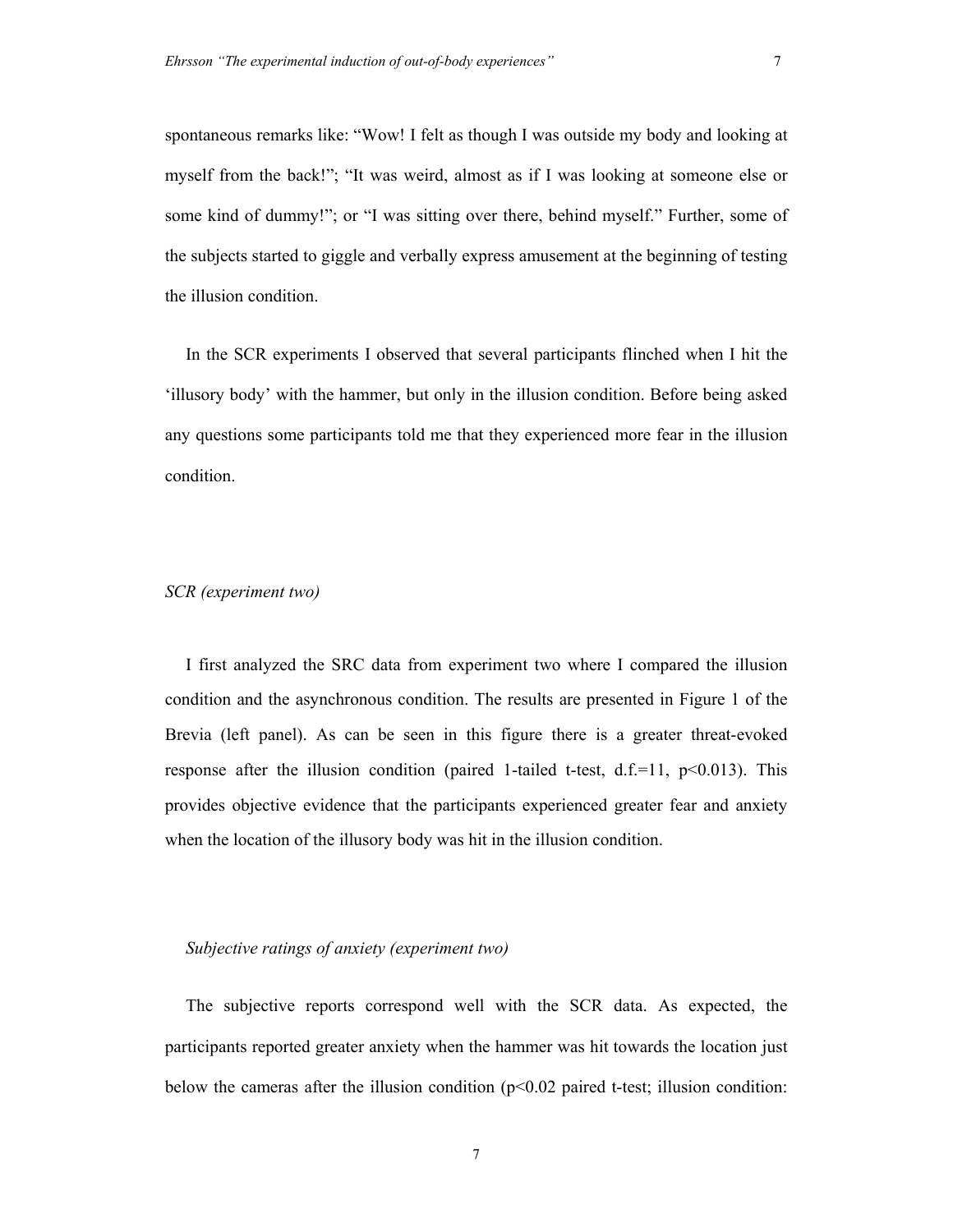$4.3\pm2.2$ ; mean  $\pm$  SD; asynchronous condition: 2.6 $\pm$ 1.8). Thus 'hurting' the illusory body during the out-of-body illusion elicits emotional responses that can be registered with both subjective and objective methods.

#### *Illusion ratings in experiment two*

I also collected questionnaire data to verify that the participants were indeed experiencing a stronger illusion in the illusion condition than in the asynchronous condition, as indicated by pilot experiments. The participants more strongly affirmed the illusion statement after the illusion condition as compared with the asynchronous condition (1-tailed t-test p=0.002; illusion condition:  $+2.1 \pm 1.0$  (mean  $\pm$  SD); asynchronous condition:  $+0.5 \pm 1.7$ ). No such increase was observed for the controlstatement, actually it showed the opposite pattern with higher ratings after the asynchronous condition (2-tailed t-test  $p=0.02$ ; illusion condition: -2.1  $\pm$  1.6; asynchronous condition:  $-1.3 \pm 1.8$ ) between the two conditions.

#### **Experiment Three**

### *Methods and rationale*

A control experiment was designed to exclude the putative confounder that the SCR difference in experiment two was due to a conditioned response after a period of synchronous visual and tactile stimulation. The concern is that the brain would have learned to associate the visual and tactile stimuli, and therefore come to expect that it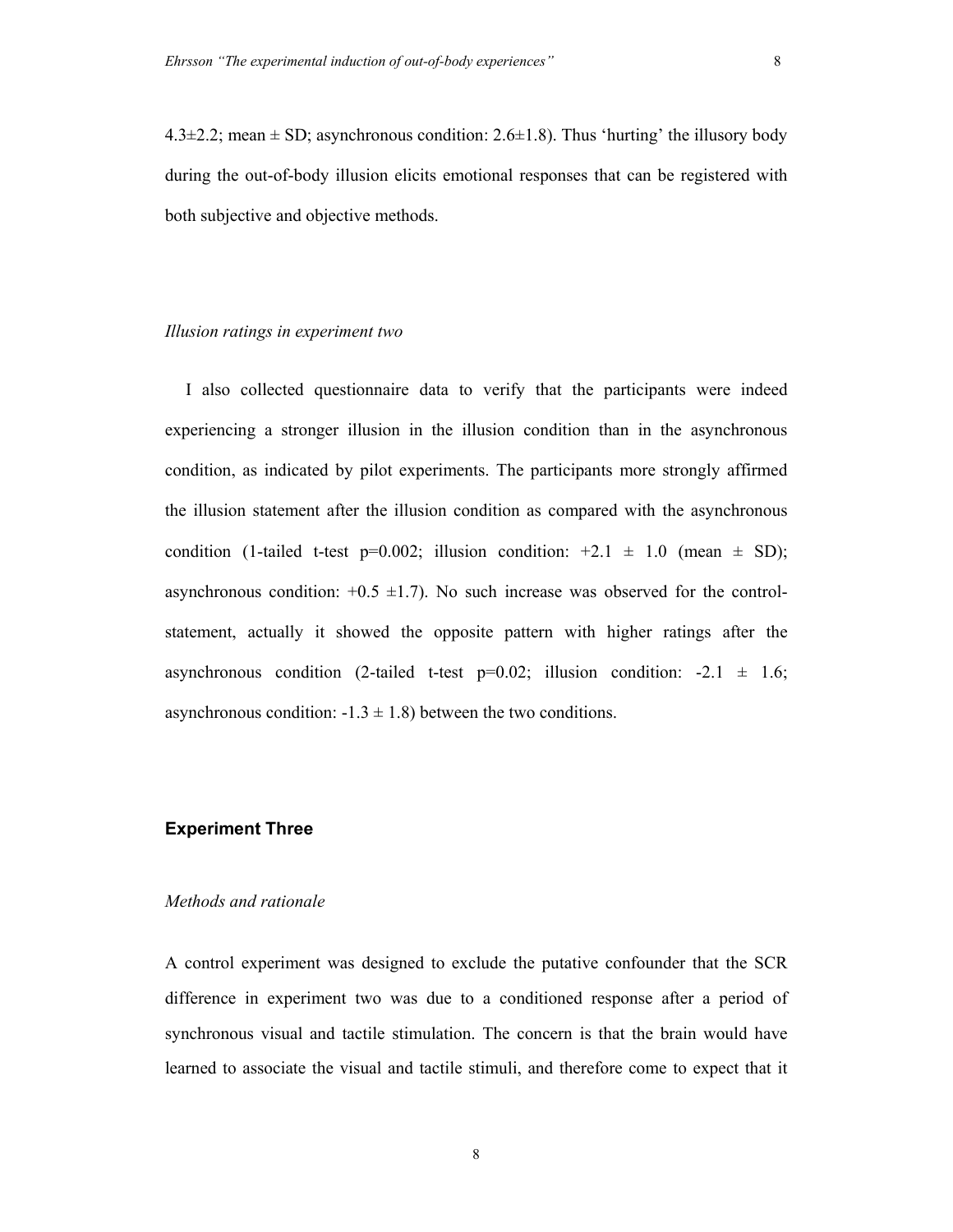would be hit when the hammer is presented regardless of the perceived location of the body.

In this third experiment we used the same illusion-condition as in experiment two, but included a new control condition where the person's real body was touched on the shoulder in full view, without any object moving towards the cameras ('direct condition'). The key point here is that the visual and tactile stimuli are synchronous, although presented on the real body rather than on the illusory body, which reduces the illusion (see below). The theoretical motivation for a reduction in the illusion is that the seen touches applied directly on the real body should enhance self-recognition of it according to the view that visual-tactile correlations modulate body ownership (S1, S2) and self-recognition (S4).

#### *SCR results (experiment three)*

I contrasted the illusion condition to the direct condition where the person's real body was touched in full view on the shoulder. The results are presented in Supplementary Fig 2 (SFig. 2) where it can be seen that the physical threat stimulus produced greater SCR after the illusion condition compared to the direct condition (paired 1-tailed t-test, d.f.=10,  $p$ <0.018). This finding eliminates the possibility that the SCR difference in experiment two was due to a conditioned response, rather than reflecting emotional defence responses directly related to the illusion (see Supplementary Discussion below).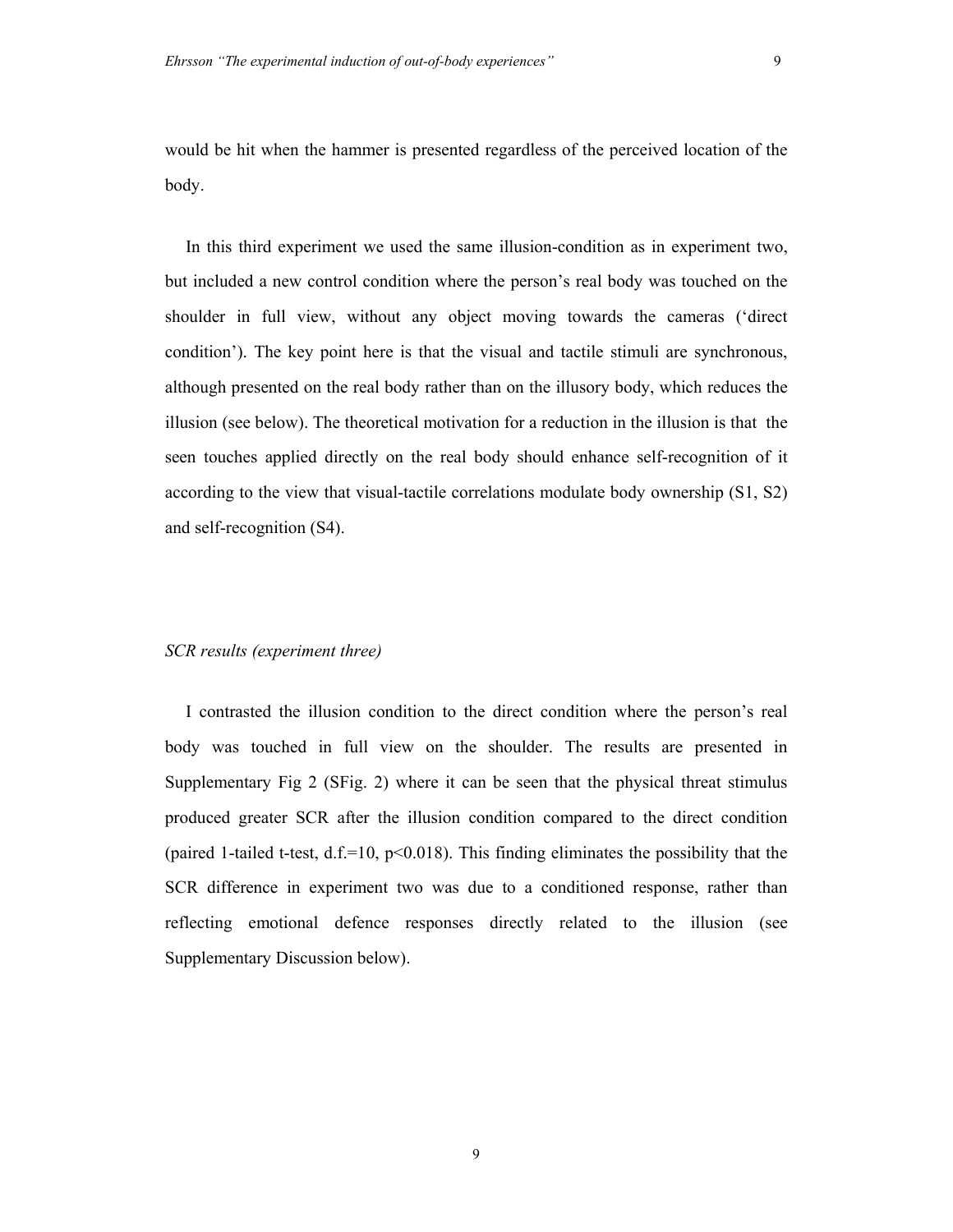#### *Subjective ratings (experiment three)*

The participants more strongly affirmed the illusion statement after the illusion condition as compared with after the direct condition (1-tailed t-test  $p=0.002$ ; illusion condition:  $+1.8 \pm 1.0$  (mean  $\pm$  SD); direct condition:  $+0.3 \pm 1.9$ ). No such difference was observed for the control-statement (2-tailed t-test p=0.13; illusion condition:  $-1.8 \pm 1.8$ ; direct condition:  $-1.2 \pm 2.2$ ). These findings are thus consistent with subjective report data from experiments one and two.

### **Supplementary Discussion**

The SCR difference is most likely to reflect the difference in the levels of consciously experienced fear and anxiety due to the presence and absence of the illusion. However, it can be argued that the difference in skin conductance responses between the synchronous and asynchronous conditions in experiment two could reflect a conditioned response (associative learning) rather than the illusion. The argument goes that after a period of synchronous stimulation the brain would learn to associate the visual and tactile stimuli, and therefore come to expect that it would be hit when the hammer is presented. However, the results from experiment three exclude this possibility because in the direct condition synchronous visual and tactile stimuli are also presented (on the real body).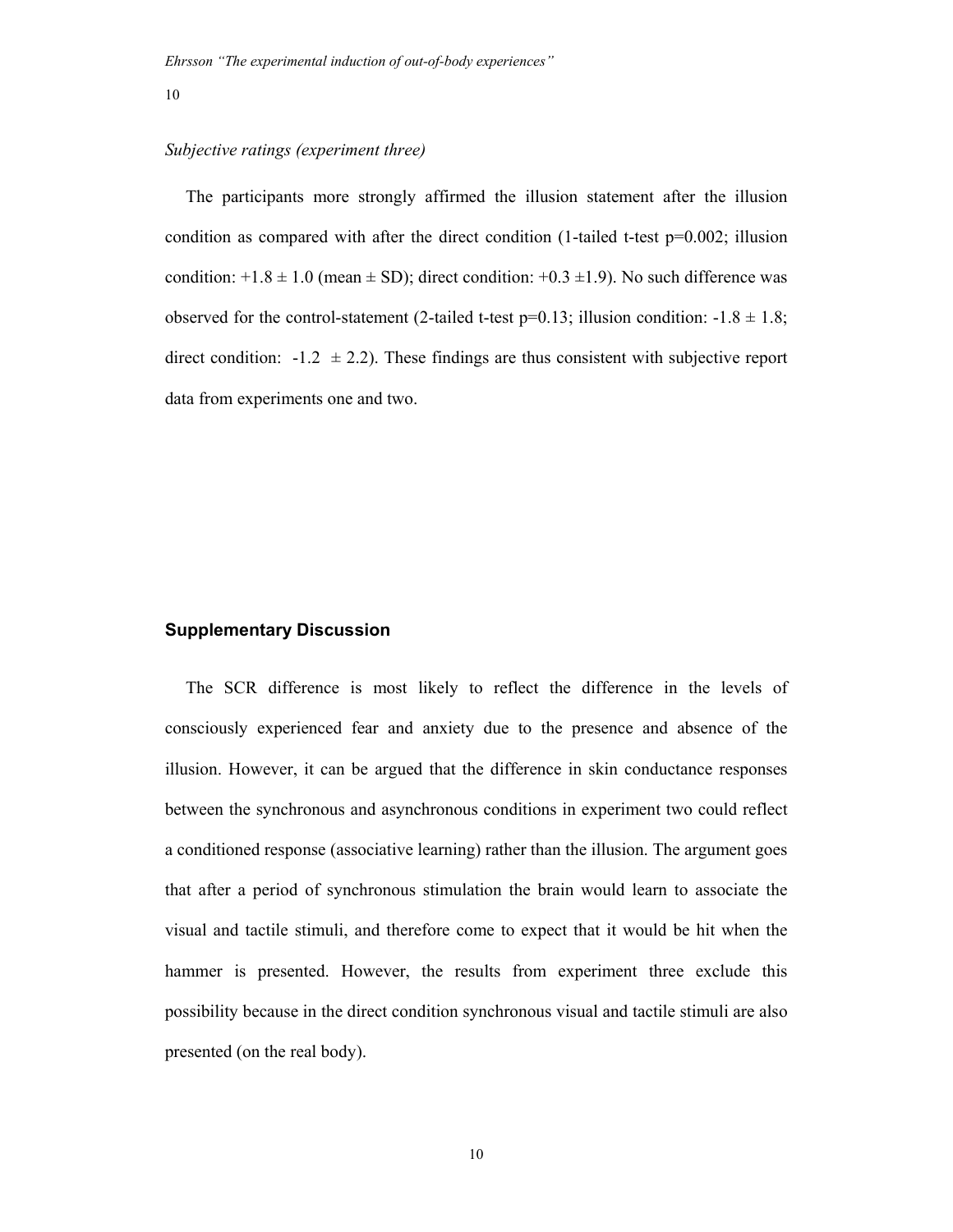The physiological and subjective data from experiments two and three both support the conclusion that multisensory correlations in near-personal space are one key component of the illusion, in combination with the visual perspective. Experiment two shows that the synchronicity of the visual and tactile stimuli on the illusory body is a factor in the illusion. Experiment three demonstrates that the spatial location of the multisensory stimulation, on the illusory body versus on the real body, is important. These observations fit in well with the theoretical framework that multisensory correlations in near-personal space modulate the feeling of body ownership of individual limbs (1, 2) and body self-recognition (4). For example, in the direct condition the correlated multisensory signals are produced on the seen physical body which enhances self-recognition of it and reduces the experience of an illusory body at a different location in the room (it merely feels like you are looking at yourself through a video-system). Finally, the importance of the first-person visual perspective should be emphasized. The importance of this factor can be seen in the questionnaire data where the participants reported that they were 'uncertain' (scores around 0) rather than strongly rejecting the illusion in the control conditions that used this perspective (scores -3).

It is, of course, an open question as to whether the multisensory mechanisms that produce the present illusion are those involved in the cases of out-of-body experiences described in the neurological and psychiatric literature. But it is noteworthy that patients with damage or dysfunction to multisensory areas, such as the posterior parietal cortex, are particularly prone to out-of-body experiences (S5, S6). It has also been reported that direct electrical stimulation of a multisensory area in a patient during pre-surgical mapping can elicit out-of-body sensations (S7). Thus, on the assumption that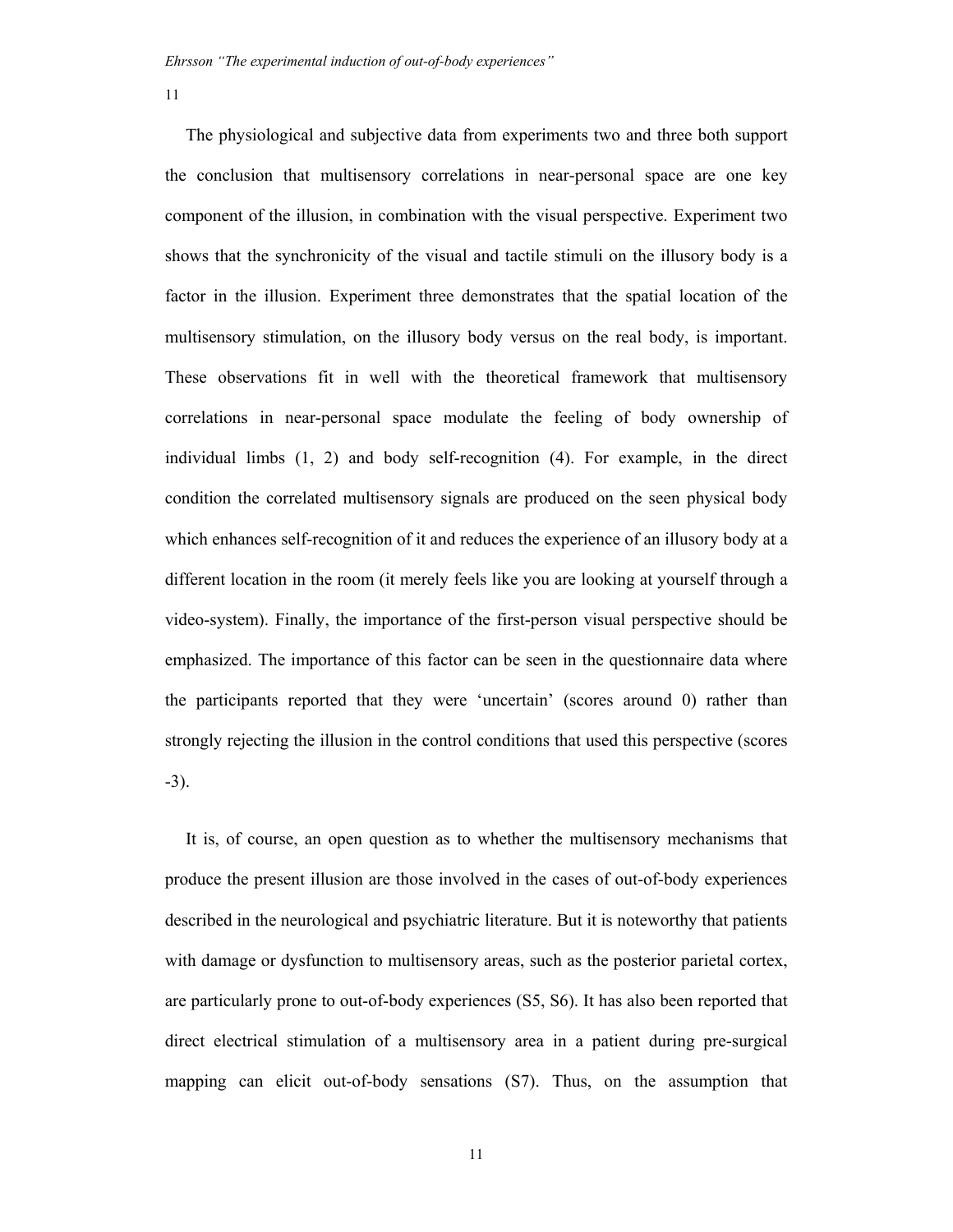*Ehrsson "The experimental induction of out-of-body experiences"*

12

multisensory mechanisms for the normal in-body experience require integration across distributed brain areas, it is possible that these could be impaired in a wide range of those brain conditions that cause OBEs.

### **Supplementary References**

- S1. M. Botvinick and J. Cohen: *Nature* **391**, 756 (1998).
- S2. H. H. Ehrsson, C. Spence and R. E. Passingham: *Science* **305**, 875 (2004).
- S3. Dawson, M.E., Schell, A.M.and Filion, D.L: *The Electrodermal System. Handbook of Psychophysiology*. Cacioppo, J.T., Tassinary, L.G. and Berntson G.G. Eds. (Cambridge University Press, Cambrdige, UK): 152-191
- S4. van den Bos, E., Jeannerod, M: *Cognition* **85**:177 (2002).
- S5. O. Blanke, T. Landis, L. Spinelli, M. Seeck: *Brain* 127, 243 (2004).
- S6. P. Brugger: *Cognitive Neuropsychiatry* **7**, 179 (2002)
- S7. Blanke, O., Ortigue, S., Landis, T., Seeck, M: *Nature* **419**, 269 (2002)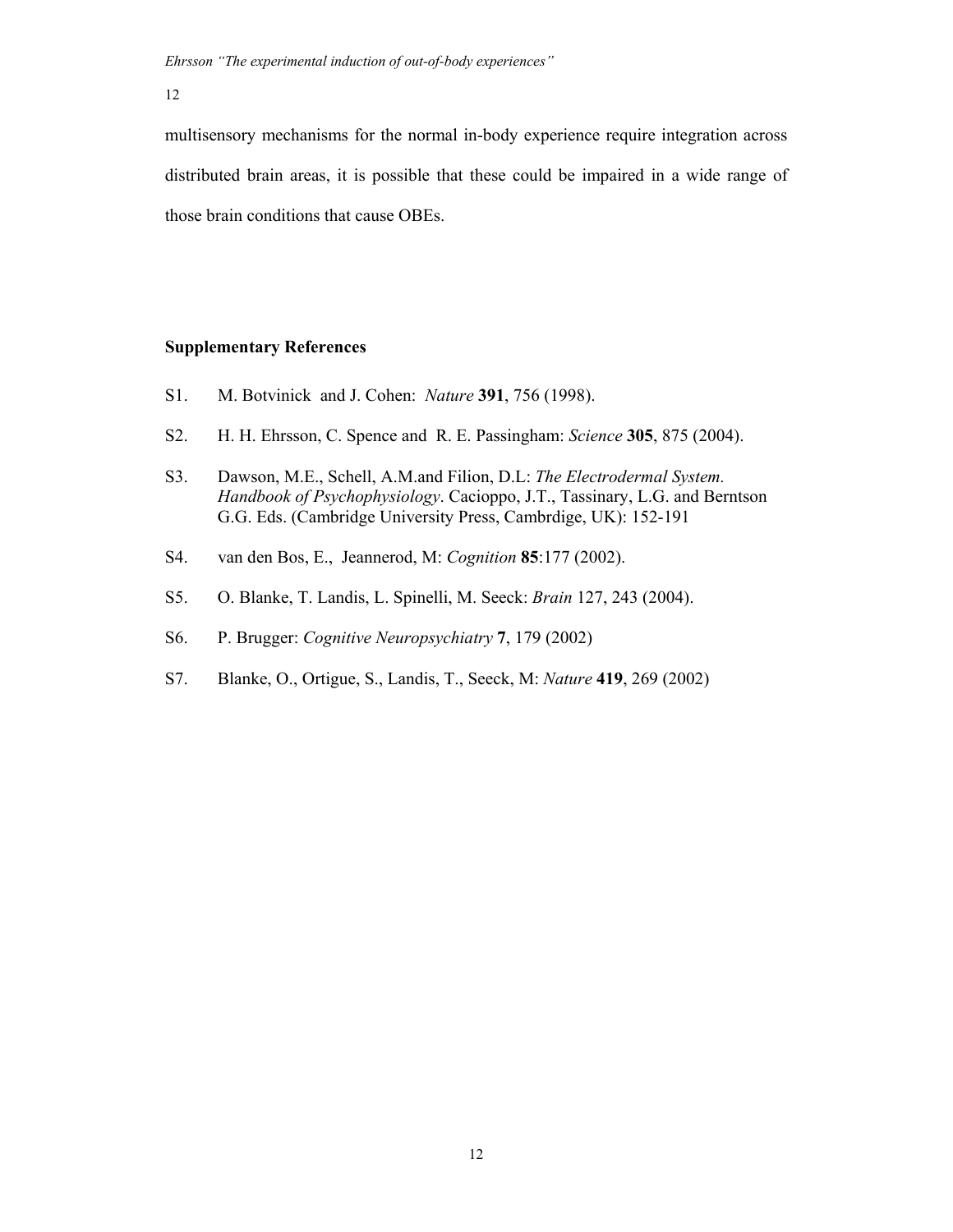#### **Supplementary Figure Legends**

**Supplementary Figure 1.** The results of the questionnaire used to quantify the illusion in the first experiment (18 participants, see text for details). Questions 1- 3 relate to the illusion, and questions 4-10 serve as controls. Error bars denote standard deviation. The difference in ratings between the illusion and control statements was significant [ANOVA, F(9, 170) =22.565, p<0.00001; contrast comparing the three illusion questions to the seven controls, F(1, 170)=189.92, p<0.00001; paired post-hoc 2-tailed t-tests p<0.01]. Thus the participants reported that their body was located just below the cameras at a different location, distinct from their physical body, and that they felt as if they were looking at someone else from behind.

**Supplementary Figure 2.** The skin conductance responses (SCR) from the 11 subjects in experiment three, when the illusory body was 'hurt.' The difference between the illusion condition and the control condition where the experimenter is directly touching the real body in full view ('direct') is significant (paired 1 tailed t-test  $d.f. = 10$ ;  $p < 0.019$ . Mean values and standard deviation are presented.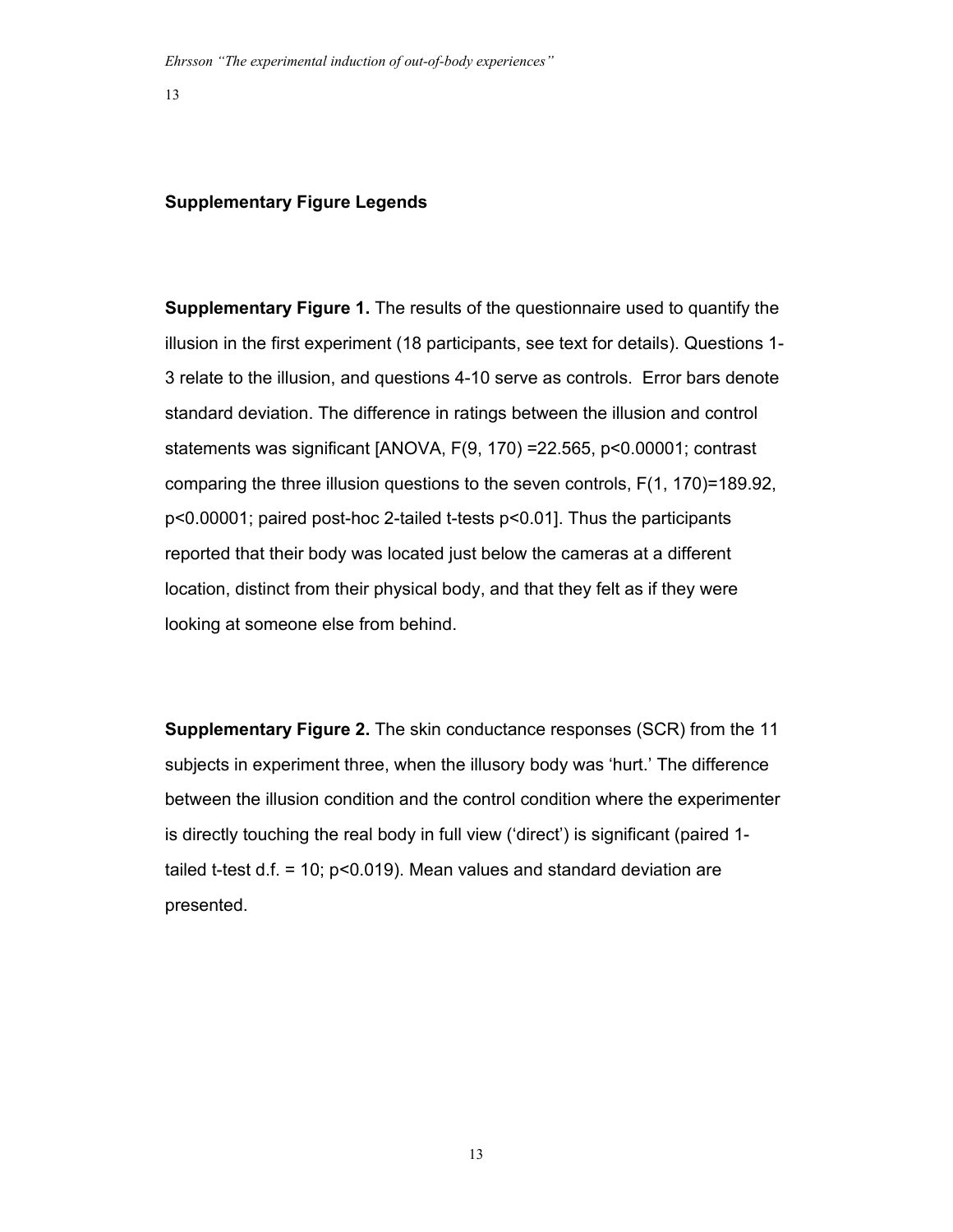## **Supplementary Figure 1**